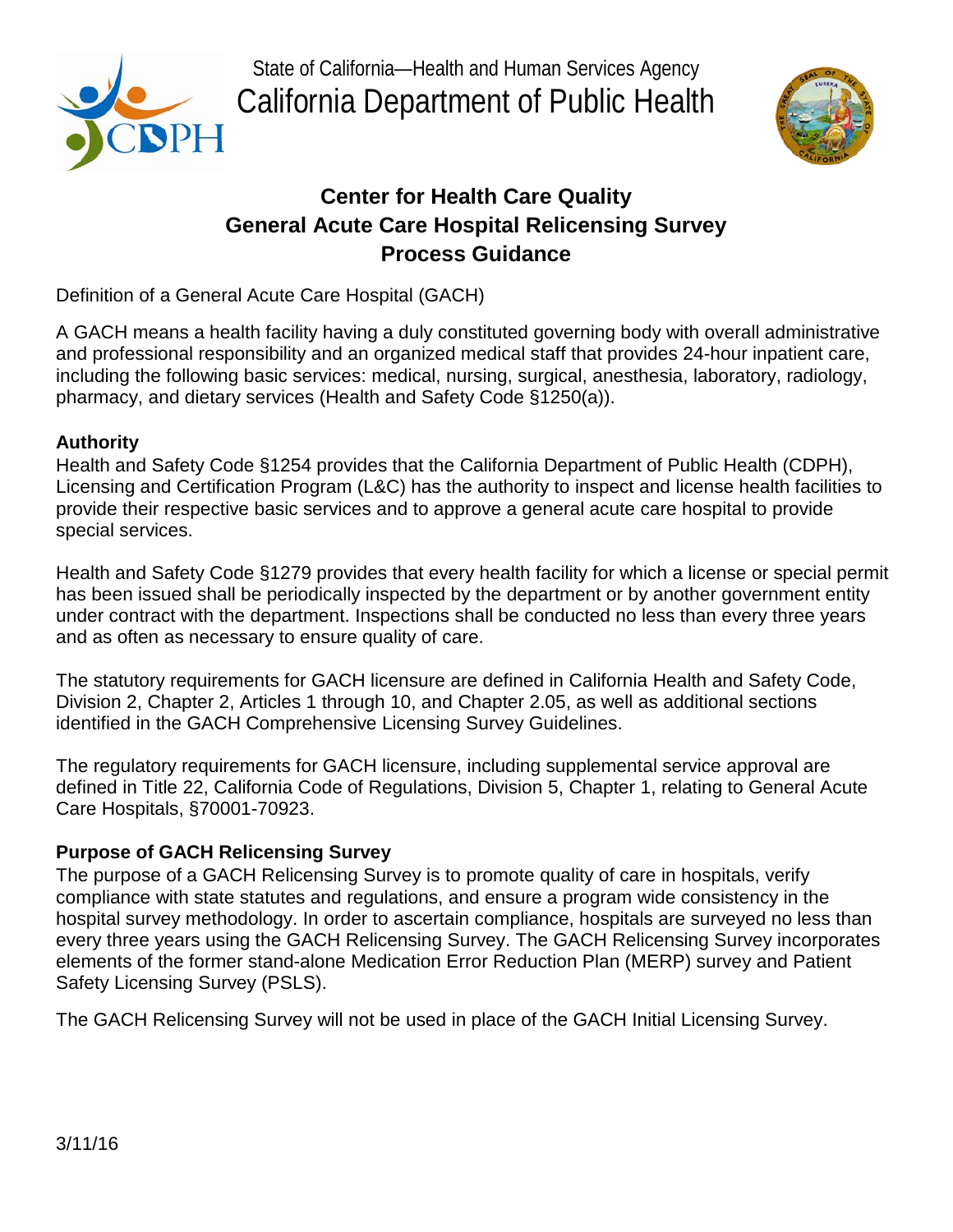# **Survey Protocol**

 All GACH Relicensing Surveys shall include, but not be limited to the facility's compliance with survey will consist of a review of nursing services, pharmacy, and identified compliance concerns statutory and regulatory requirements of licensure, particularly those addressing quality of care. Each obtained during offsite preparation. CDPH will not provide GACHs with advance notice of the survey.

| Task 1 | Off-Site Survey Preparation (pg. 3)                           |
|--------|---------------------------------------------------------------|
| Task 2 | Entrance Activities (pg. 5)                                   |
| Task 3 | Information Gathering/Investigation (pg. 6)                   |
| Task 4 | Preliminary Decision Making and Analysis of Findings (pg. 10) |
| Task 5 | Exit Conference (pg. 11)                                      |
| Task 6 | Post-Survey Activities (pg. 13)                               |

# **Survey Team**

 *Composition.* The recommended team size shall be comprised of a Registered Nurse, Medical Consultant\*, and Pharmaceutical Consultant. At least one member of the team must have knowledge and experience in evaluating hospital administration and environmental inspections. Additional etc.). members will be added based on the size of the hospital, facility's compliance history, number and complexity of approved supplemental services, distance of locations that will be visited during the survey, and if indicated, those with subject matter expertise to evaluate facility operations (e.g. nutrition consultant, medical record consultant, rehabilitation therapist, Life Safety Code personnel,

 be surveyed, compliance history, and other pertinent factors. To determine the team size and *Size.* Team size is based upon the number of beds, number of campuses, units/locations, services to composition, the initial team size starts with the following:

| Size of         | <b>Recommended Minimum Survey Team</b>                                              |
|-----------------|-------------------------------------------------------------------------------------|
| <b>Hospital</b> |                                                                                     |
| $Small -$       | Registered Nurse (RN) (Team Coordinator)<br>$\bullet$                               |
| 100 beds or     | Medical Consultant *<br>$\bullet$                                                   |
| less            | <b>Nutrition Consultant*</b><br>$\bullet$                                           |
|                 | <b>Pharmaceutical Consultant</b><br>$\bullet$                                       |
|                 | Additional RN surveyor with experience, if the Team Coordinator does<br>$\bullet$   |
|                 | not have knowledge and experience in evaluating hospital                            |
|                 | administration and environment                                                      |
|                 | Additional team members as indicated<br>$\bullet$                                   |
| Medium $-$      | Registered Nurse (RN) (Team Coordinator)<br>$\bullet$                               |
| 101 - 199       | Medical Consultant *<br>$\bullet$                                                   |
| beds            | <b>Nutrition Consultant*</b><br>$\bullet$                                           |
|                 | <b>Pharmaceutical Consultant</b><br>$\bullet$                                       |
|                 | Two additional RN surveyors, at least one with experience, if the Team<br>$\bullet$ |
|                 | Coordinator does not have knowledge and experience in evaluating                    |
|                 | hospital administration and environment                                             |
|                 | Additional team members as indicated                                                |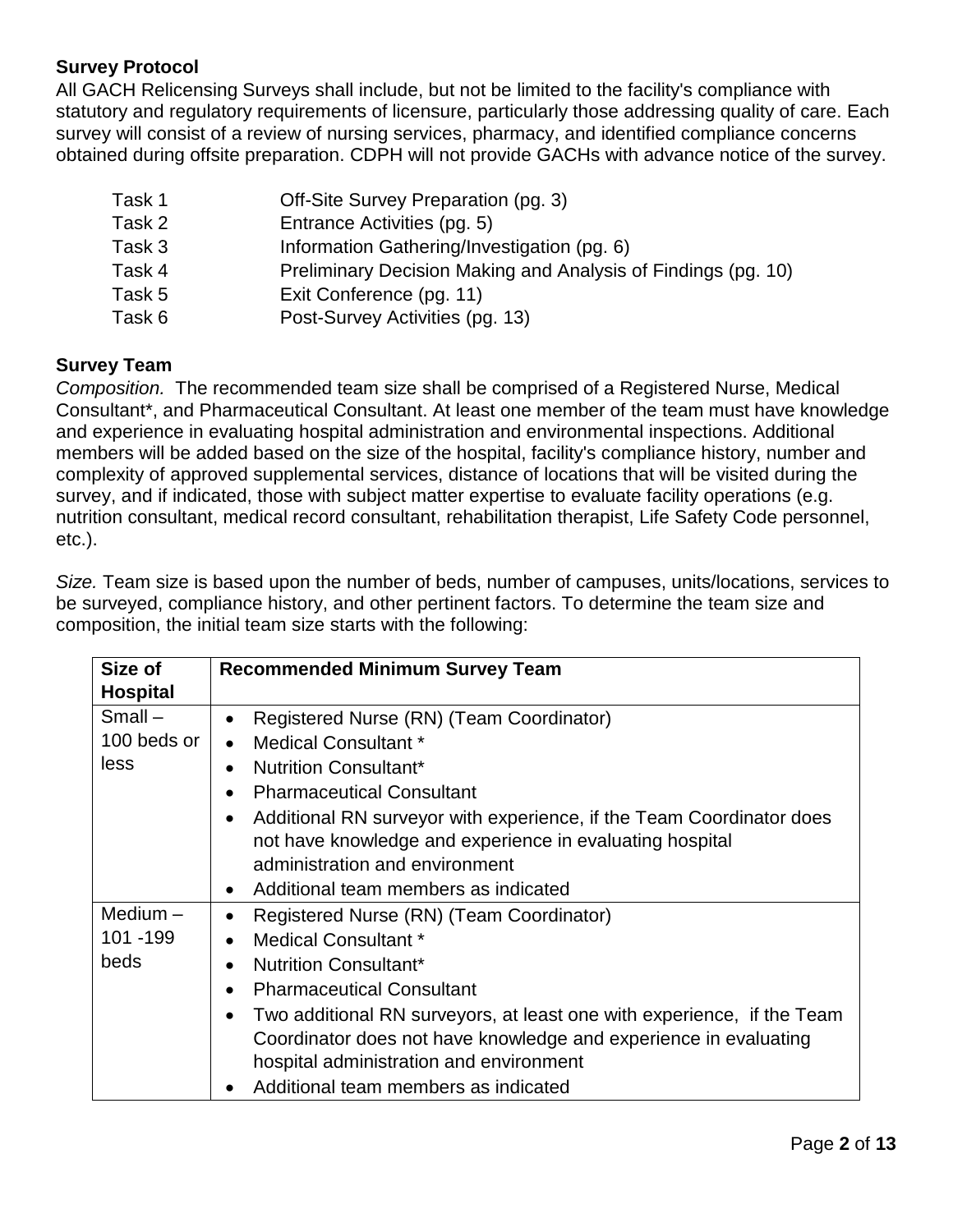| Size of         | <b>Recommended Minimum Survey Team</b>                                               |
|-----------------|--------------------------------------------------------------------------------------|
| <b>Hospital</b> |                                                                                      |
| $Large-$        | Registered Nurse (RN) (Team Coordinator)<br>$\bullet$                                |
| 200 or more     | Medical Consultant *<br>$\bullet$                                                    |
| beds            | <b>Nutrition Consultant*</b><br>$\bullet$                                            |
|                 | <b>Pharmaceutical Consultant</b><br>$\bullet$                                        |
|                 | Three additional RN surveyors, at least one with experience if the Team<br>$\bullet$ |
|                 | Coordinator does not have knowledge and experience in evaluating                     |
|                 | hospital administration and environment. Additional team members as                  |
|                 | indicated                                                                            |

**\*** Medical Consultant and Nutritional Consultant may be onsite or remote.

# **Survey Team Coordinator**

 The GACH Relicensing Survey is performed under the leadership of a Team Coordinator. The Team Coordinator is responsible for ensuring that all survey preparation and survey activities are completed.

The responsibilities of the Team Coordinator include, but are not limited to:

- Scheduling the date and time of the survey activities
- Serving as spokesperson for the team
- Planning and coordinating survey plan, including identifying team members' responsibilities.
- Assist with managing process and time
- Fostering on-going communication among team members and hospital staff.
- Evaluating team progress and coordinating daily team meetings
- Coordinating any on-going conferences with hospital leadership and providing on-going feedback, as appropriate to hospital leadership on the status of the survey
- Coordinating Entrance Conference
- Facilitating Preliminary Decision Making
- Coordinating Exit Conference
- Coordinating the preparation of the Statement of Deficiencies and any other Task 6 documentation
- Delegating any items to survey team members as needed

# **When is a GACH Relicensing Survey indicated?**

- No less than every three years; and/or,
- As often as necessary to ensure quality of care

# **Task 1 Off-Site Survey Preparation**

 multiple campuses, and that will address any identified areas of potential concern. The purpose of this task is to analyze information about the hospital in order to develop a plan for investigation that considers both the best approach for inspecting the facility's unique layout and/or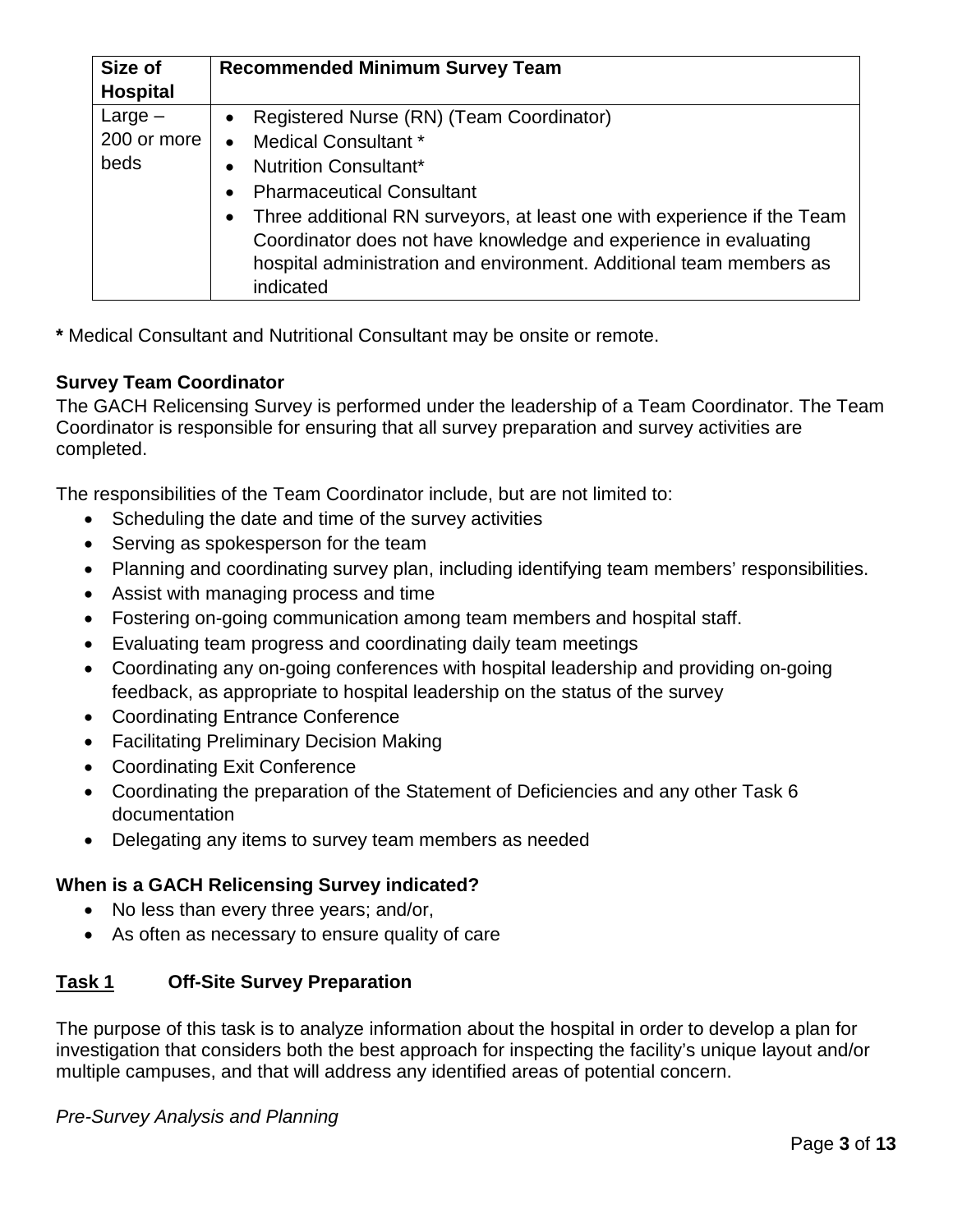Team Coordinator should review and/or provide to the other team members, as may be useful to the team. The district office support staff should be notified of the survey, and produce a survey shell to include team member names and all applicable regulation sets. The Team Coordinator should review and consider any past non-compliance trends or recurrent issues as can be identified in the hospital's facility file and/or are available in the databases available to L&C surveyors. The following lists are intended to help to identify documents or information that the

Information from Hospital's File: License

- Basic services and supplemental services
- Number of beds, including any that may be on suspense
- Outpatient services
- Facility layout (including any negative pressure rooms) and locations of outpatient services
- Program flexibility approvals
- New construction or services
- Hospital website

# Information from Hospital's File: Past Three Years' Compliance

- Substantiated adverse events
- Administrative Penalties (Breaches, Immediate Jeopardy, Failure to Report)
- Medication Error Reduction Plan surveys
- Complaints and Entity Reported Incidents (ERIs) (note locations of any complaint related to failure to meet the staffing ratios)
- Patient Safety Licensing Survey
- ELMS facility profile report
- Current situation reports
- Recertification or validation surveys (particularly any Condition Level findings)

### Documents for Team members

- Facility license
- Facility layout (determine the number of campuses to be surveyed)
- Other documents as needed

### *Off-Site Survey Team Meeting*

 The Team Coordinator will convene an off-site meeting (may be a teleconference) in advance of the Coordinator will provide information about and facilitate discussion of the survey plan. This may survey with as many of the survey team members as possible. During this meeting, the Team include, but is not limited to:

- Written summary of identified issues for team members
- Process of General Acute Care Relicensing Survey and all relevant (and available) survey tools
- Survey roles and responsibilities for each team member
- The list of required hospital documents that the Team Coordinator will provide the hospital administration upon entrance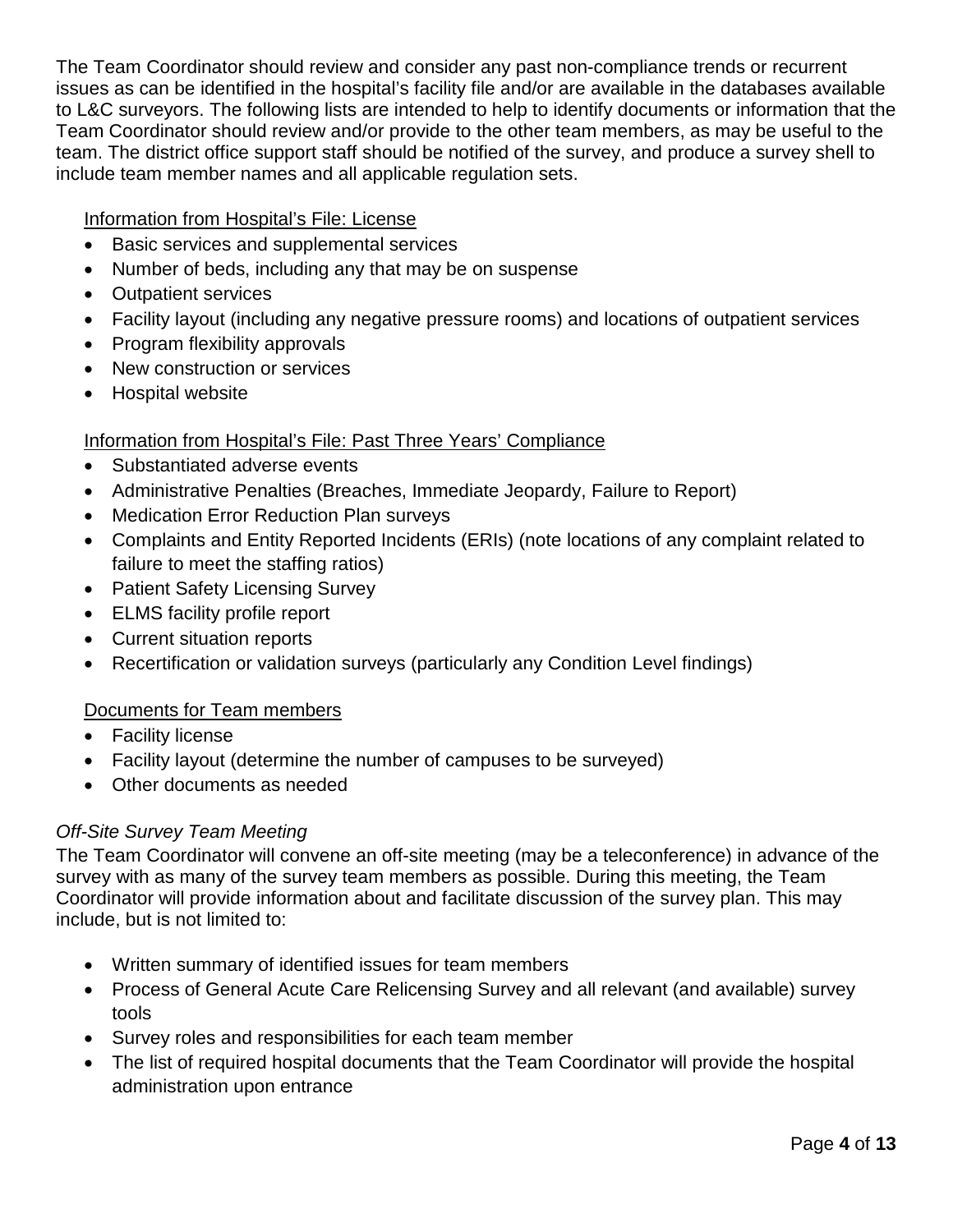- • Number of and type of patient assignments/units to be surveyed based on compliance history, and other areas of concern
- Pertinent State and Federal Statements of Deficiencies/Plans of Corrections (POCs)
- • Means of contact for all team members during the survey (best telephone numbers, email addresses, etc.)
- Date, location and time team members will meet to enter the facility
- Date, location and time for the daily team meetings
- Potential exit date and time for the exit conference
- Post-survey document preparation timelines and expectations

#### Task 2 **Entrance Activities**

 members, and to obtain information needed to conduct the survey. The purpose of this task is to explain the survey process to the hospital, introduce the survey team

#### *Arrival*

 in charge at the time of entrance that a General Acute Care Relicensing Survey is being conducted. The entire survey team should enter the hospital together, and the surveyors should present their business cards/identification. The Team Coordinator will inform the hospital administrative designee

#### *Entrance Conference*

 The entrance conference sets the tone for the entire survey. The team must be courteous and specific, brief, and concise. Introductions of the survey team can be done by the Team Coordinator or professional when requesting items needed for the team. The entrance conference should be by the individual survey team members. If other disciplines/consultants are to join the survey at a later time, inform the hospital's administration.

During the entrance conference, the Team Coordinator will:

- Introduce members of the survey team
- Explain the purpose and scope of survey
- Explain the survey process, the facility and file access that surveyors must have, and the confidentiality of interviews with patients, family, and staff
- Provide the general schedule of services to be reviewed during the survey
- Provide the Entrance List
- Determine how surveyors will access electronic medical records (EMR) and request staff resources to assist surveyors
- Verify licensing information and services
- Request a meeting area for the survey team to use during the survey
- Request a conference call system, if necessary, when more than one campus in a consolidated license is being surveyed to facilitate communication

#### *Hospital Tours*

A group tour of the hospital could consume a number of hours allocated to conduct the survey.<br>Refrain from engaging in formal hospital guided tours.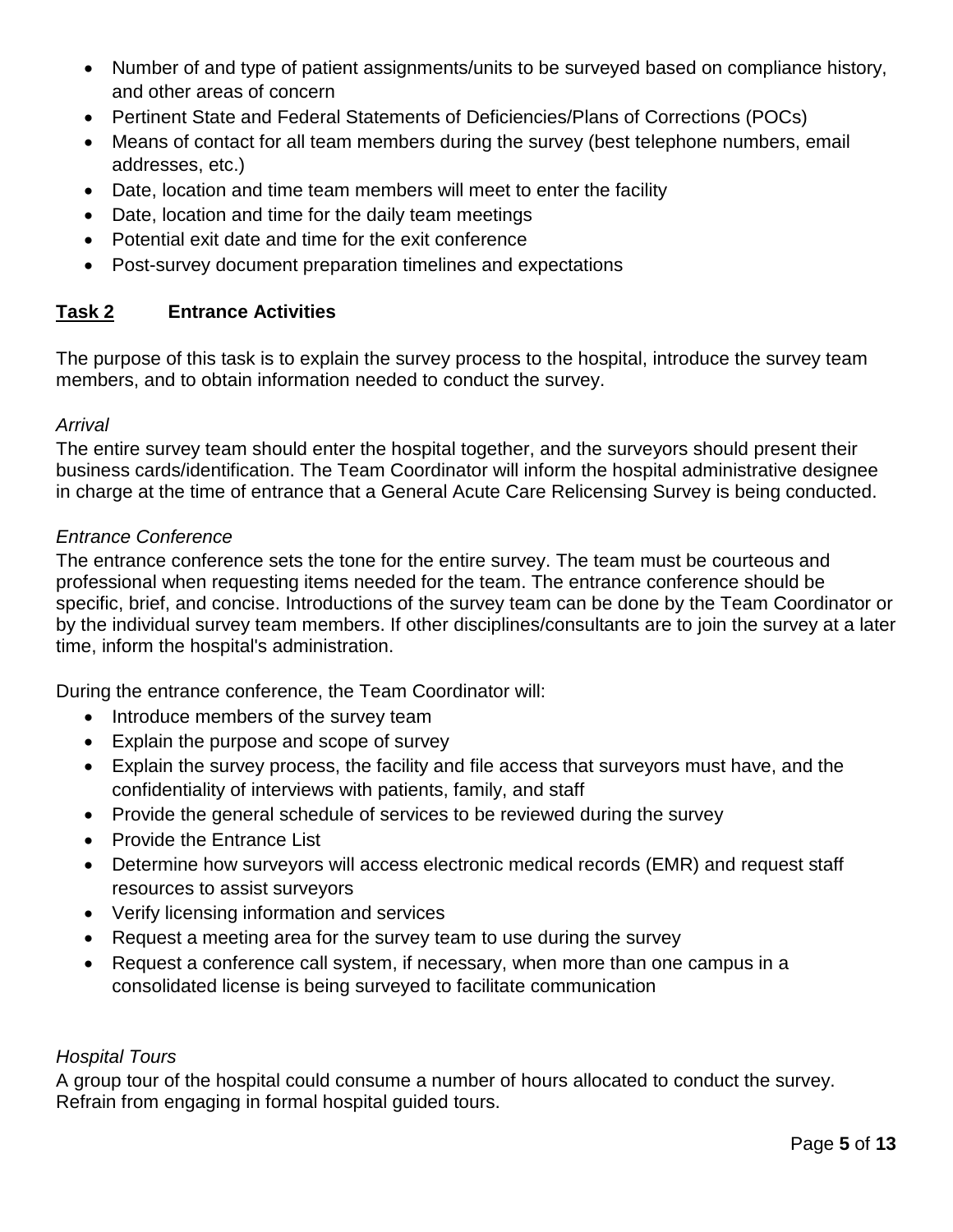# *Team Meeting*

After the entrance conference with the hospital administrative staff, the team will evaluate the information gathered and modify the surveyor assignments as needed. During this on-site team meeting, the team members will:

- Review the scope of hospital services
- Identify/confirm hospital locations to be surveyed, including any off-site locations
- Set the next team meeting time and date

 Additionally, the Team Coordinator will remind all team members that observations drive the investigation and survey process and that they are to:

- Follow sampled patients through hospital settings: surgery, radiology/imaging, etc. to determine appropriateness of the care and services rendered
- Observe individual treatments, care, and interaction with hospital staff
- Review closed records as indicated or if no open records are available

### *Sample Size and Selection*

 patient population and the services provided by the facility. A total sample size will consist of 6 to 10% the sample size as necessary. For a facility with an inpatient census of fewer than 30 patients, the In selecting the patient sample, the individual surveyors will select patients from the service areas to which the surveyors are assigned. The patient selection should represent a cross-section of the of the current inpatient census with a minimum of 30 patients for patient record review, and expand minimum sample selection of 30 patients shall include closed records.

 obtained through observations, record reviews, and interviews with patient/staff/family. Whenever possible, select patients who are in the facility during the time of the survey. Open records allow surveyors to conduct a patient-focused survey and enable surveyors to validate the information

 Observations of the sample patient will determine how the surveyor proceeds with patient reviews and surveying units/locations and services.

#### Task 3 **Information Gathering/Investigation**

 The purpose of this task is to determine compliance with the statutory and regulatory requirements for GACH relicensure and/or supplemental service approval in California. The survey team will perform this task through observation, interviews, and document review.

### *During the Survey*

In performing this task, all members of the survey team are expected and required to:

 required processes. In the case of findings of patient harm, the team should consider the severity and scope of the harm • Focus attention on actual and potential patient outcomes and patient safety, as well as,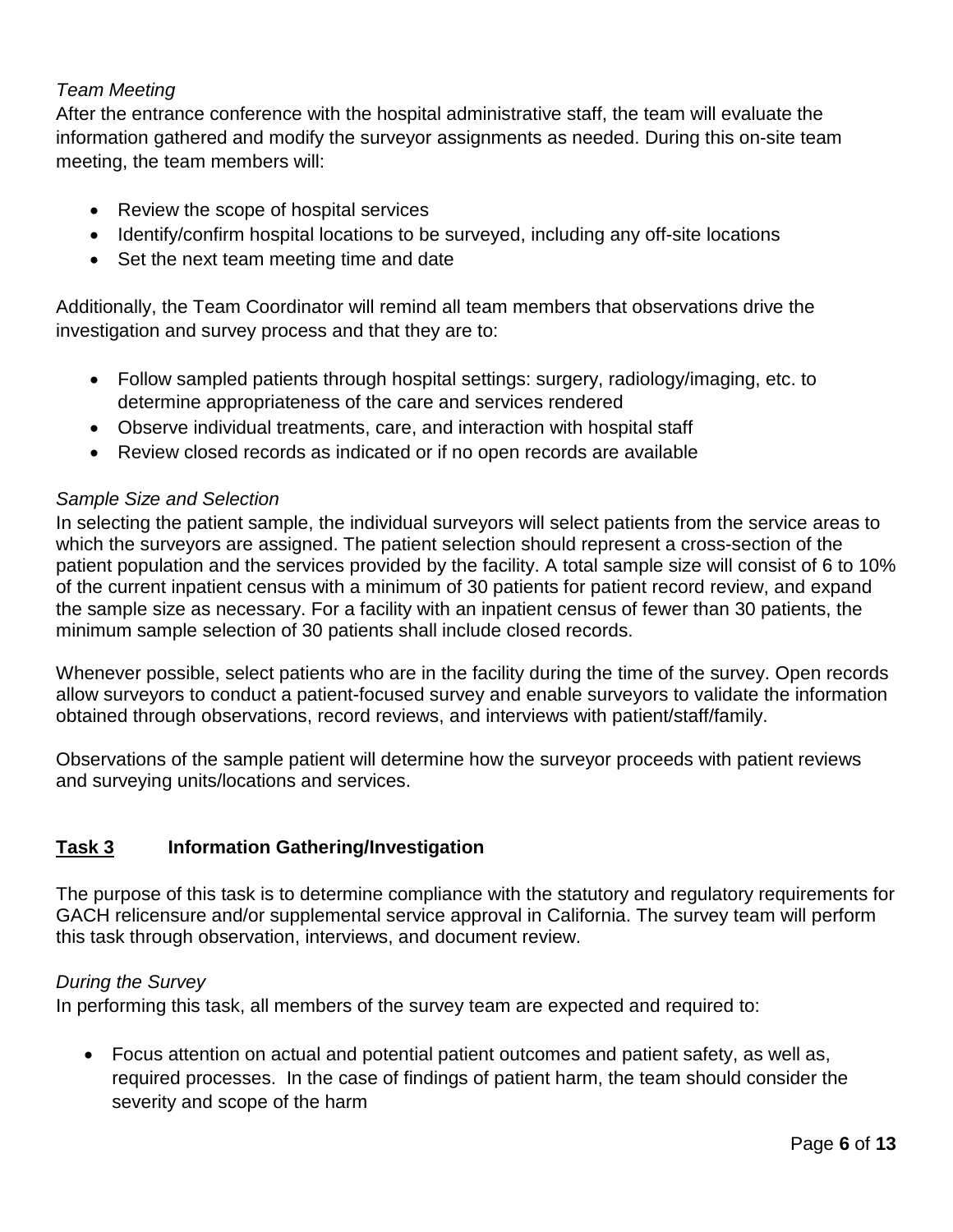- Assess the care and services provided, including the appropriateness of the care and services within the context of the regulations
- Visit patient care settings as decided by the survey team, including inpatient units, outpatient clinics, anesthetizing locations, emergency departments, imaging, rehabilitation, remote locations, satellites, etc.
- Observe the actual provision of care and services to patients and the effects of that care in order to assess whether the care provided meets the needs of the individual patient
- • Bring significant issues or adverse events to the Team Coordinator's attention immediately. Use the State IJ Policy and Procedure (P&P) if Immediate Jeopardy is suspected
- Respect patient privacy and maintain patient confidentiality at all times
- Be in daily contact with the Team Coordinator and other team members (ideally at a daily team meeting) to communicate survey progress and areas of concern
- facility staff regarding survey findings (which may allow them to present additional information • Maintain a professional working relationship with facility staff, including conferencing with or offer explanations for identified issues)
- Exercise discretion as to whether to allow facility staff to accompany surveyors performing survey tasks

# *Survey Locations*

Survey departments, services, and locations that are identified on the facility license. Decide as a team which units/services will be visited in order to address compliance decisions.

- The consideration to visit services and locations could include: departments, services, and locations on the primary hospital campus and/or immediately adjacent to the primary hospital campus
- Inpatient care locations of the hospital
- Outpatient surgery locations of the hospital
- Locations where complex outpatient services, including emergency care, is provided by the hospital
- Supplemental service locations

Additional sites may be added, depending on how sampled patients interact with hospital services and/or if the team becomes aware of off-campus services to which licensing requirements apply that are not identified on the facility license.

### *Patient Review*

 each patient in the sample. This entails: The hospital survey should include a comprehensive review of basic care and services received by

- Observations of care/services provided to the patient
- Patient and/or family interview(s)
- Staff interview(s)
- Medical record review

The data gathered from these means must be integrated to develop the survey findings.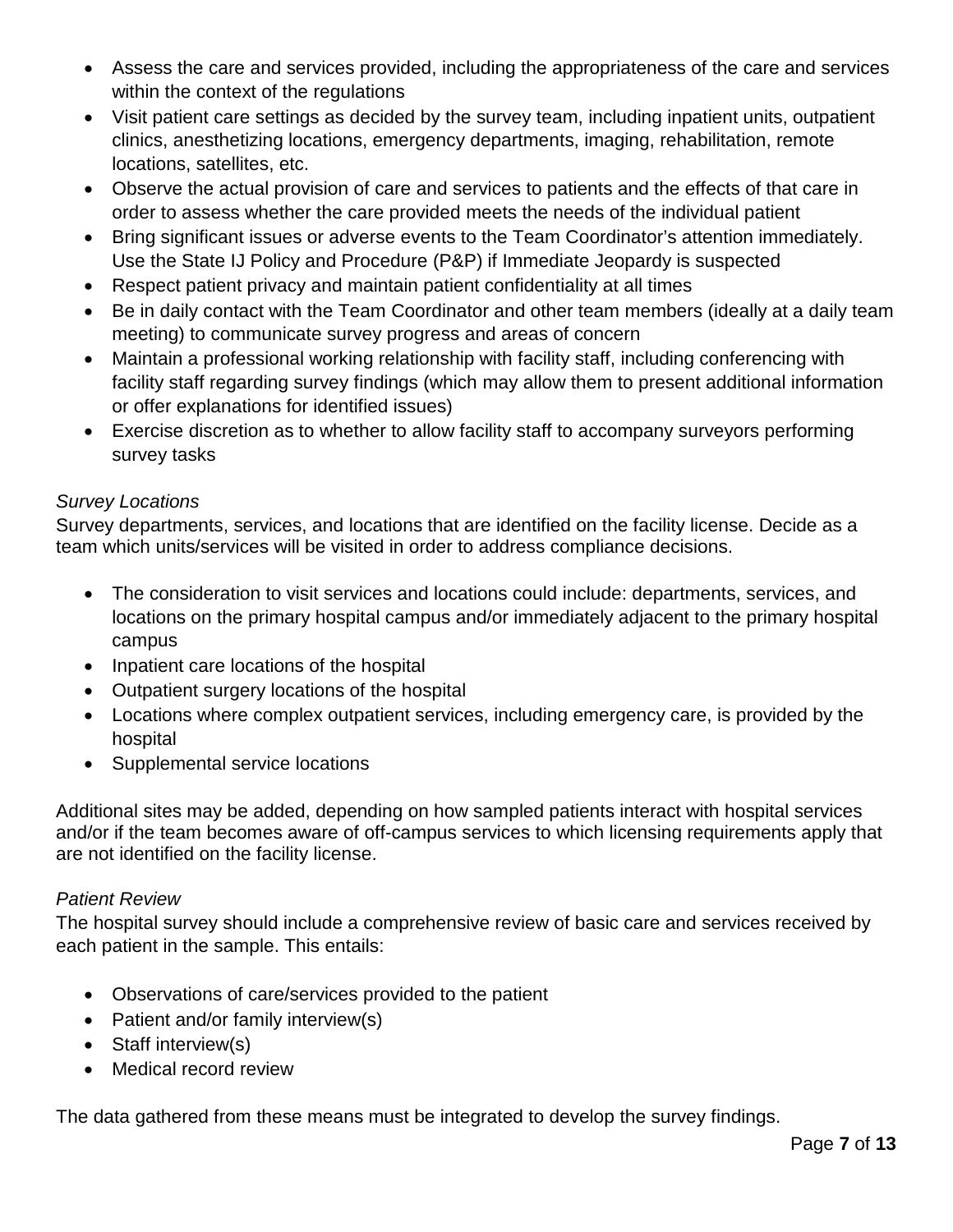Observations. Observation is the best means of collecting first-hand knowledge of hospital practice. regardless of the specific activity in which they are engaged. For example, while conducting a chart Surveyors should remain alert to all opportunities to note observations relevant to patient care, review, a surveyor should simultaneously remain alert to the environment and patients in the surveyor's immediate vicinity, noting staff interactions, as well as, safety hazards or infection control practices employed. Additionally, surveyors should take all opportunities to note observations regarding staffing sufficiency, equipment condition, building structure, sounds and smells, and the security and confidentiality of medical records.

 observation; and activity being observed (such as the type of treatment modality, therapy, etc.). The Observations must be noted with as much detail as possible. The following data are especially important to document: the date and time of observation; location; individuals present during validity of a surveyor's observation is greatly increased by verification. Surveyors are encouraged to verify their observations with the patient, family, facility staff, other survey team members, or by other means. For example, a surveyor who observed administration of an outdated medication should validate the observation by asking a nursing staff member to verify that the drug is outdated.

 Except in certain circumstances, surveyors must not examine patients in order to determine the patient is examined by a staff member of the facility in the surveyor's presence, but only after the survey team's first concern. Surveyors must respect a patient's right to refuse to be examined.<br>When a patient does provide permission, surveyors must: patient's health status or assess whether appropriate health care is being provided. Acceptable circumstances include ensuring a patient's welfare where he/she appears to be in immediate jeopardy. When a patient's examination is relevant to the survey, the surveyor may request that a obtaining the patient(s)/family(ies) permission. The health and dignity of the patient must always be

- Introduce him/herself to the patient
- Interview the patient, staff, and family members, as appropriate, to determine if care needs are being met and verify observations

 Interviews. Interviews are another method for collecting information and are useful for verifying or every opportunity to conduct informal interviews for the purposes of determining what additional validating information obtained through observations. Throughout the survey, surveyors should take observations, interviews, and record reviews may prove useful.

 with the patient(s)/family(ies) prior permission. Patient interviews should include questions specific to should include questions designed to assess patients' knowledge of their plans of care, the implementation of those plans, and the quality of the services received. It is also important to ask directives, and the facility's grievance/complaint procedure. When conducting patient interviews, it is essential that the interviews are conducted in private and the patient's condition, reason for hospital admission, quality of care received, and the patient's knowledge of their plan of care. For instance, a surgical patient should be asked about the process for surgery preparation, his or her knowledge of and consent for the procedure, pre-operative patient teaching, and post-operative patient goals and discharge plan. In general, all patient interviews questions of both patients and family members regarding their knowledge of patient rights, advanced

 succinctly, out of respect for staff time and in order to return them to patient care. Taking the time to When conducting staff interviews, it is important to elicit the desired information quickly and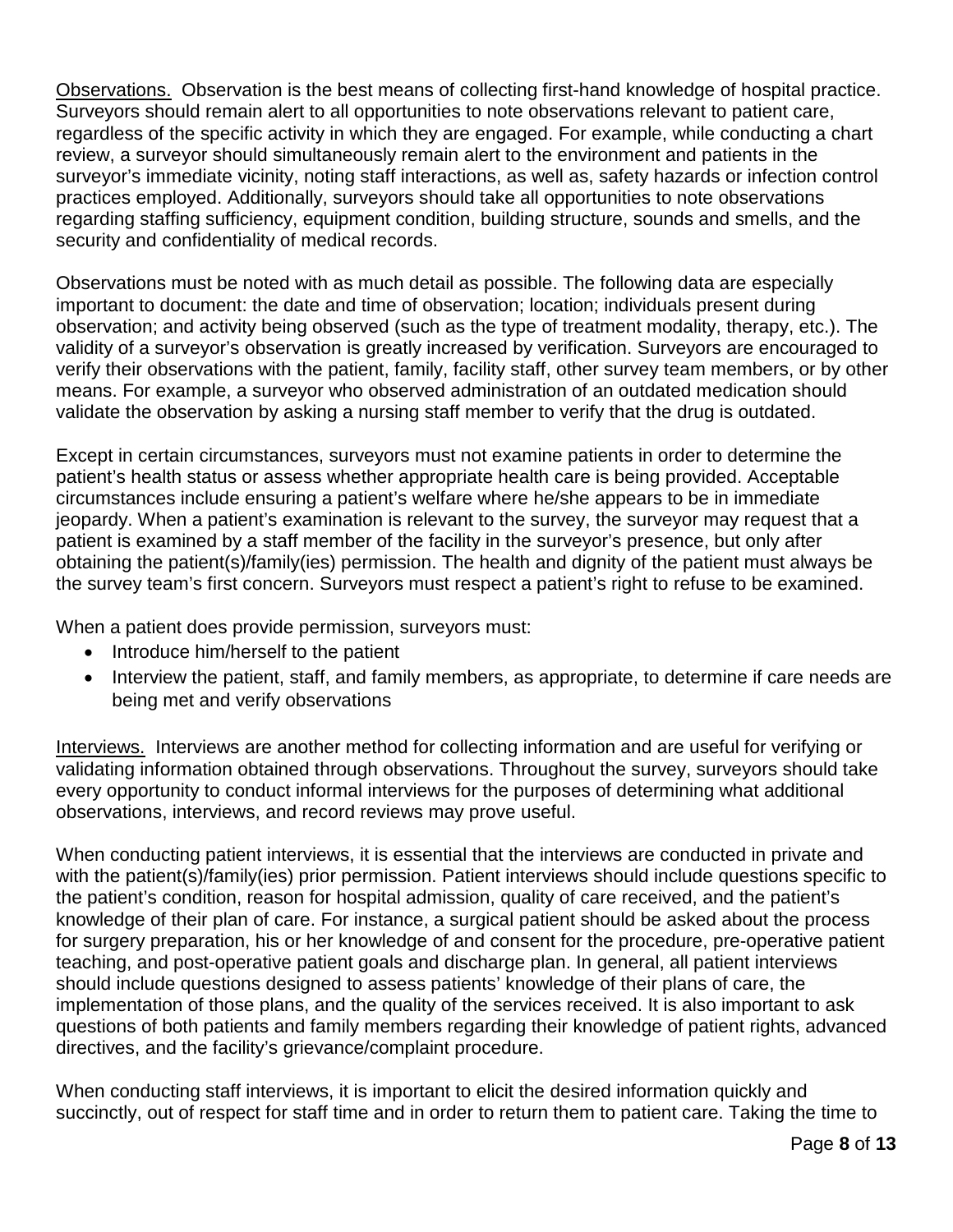not prescribed for them, what would you do?" Interviews with direct care staff should be directed at obtaining information of the patient's needs, plans of care, and progress toward goals. Further, it is interview in order to validate the patient's perception or to gather additional information. anticipate the most effective phrasing is worthwhile. For example, a surveyor attempting to determine whether a staff member is aware of the facility's policy for reporting medication errors and his/her role in such an event, could ask, "If you became aware that a patient had received a medication that was important to address problems or concerns identified during a patient or family interview in the staff

The following are important additional considerations for ensuring the validity of data collected by interviews:

- Surveyors must maintain detailed documentation of each interview conducted, including: the interview date, time, and location, the full name and title of the person interviewed, and key points made and/or topics discussed. Whenever possible, document the exact words used by the interviewee
- • When evaluating patient care, be sure to include interviews with staff who work most closely with the patient
- Ask open-ended, non-leading questions or rephrase the question(s) to obtain the needed information
- Validate all information obtained, either by verifying that it is consistent with other interviews, or supported by observation and documentation
- • To the extent possible, conduct all interviews in-person. Telephone interviews should only be conducted if necessary

 Document Review. Document review is essential to validate data obtained through observations and interviews for the purposes of evaluating hospital compliance with the requirements for licensure. Surveyors should obtain copies of all documents needed to support survey findings. If a digital or electronic record is viewed and a copy is requested, verify that the copy provided is identical to the record before exiting the facility.

When conducting document review, it is important that the surveyor notes the source and date of any documents and records received.

 The following are some examples of documents that the survey team may need to review and, as necessary, to demonstrate noncompliance, obtain copies:

- evidence of advanced directives, discharge planning instructions, and patient teaching. This • Patient's clinical records, to validate information gained during the interviews, as well as, for review will provide a broad picture of the patient's care
- Plans of care and discharge plans that demonstrate whether they have been initiated immediately upon admission and modified as patient care needs change
- assessment, informed consent, anesthesia notes, etc., as needed. • All of the relevant documentation for each stage of a patient's progress through a process of care. For example, record review for a sampled surgical patient would include the pre-surgical
- • Personnel files to determine if staff members have the appropriate competencies, have had the necessary training required, and are licensed, if it is required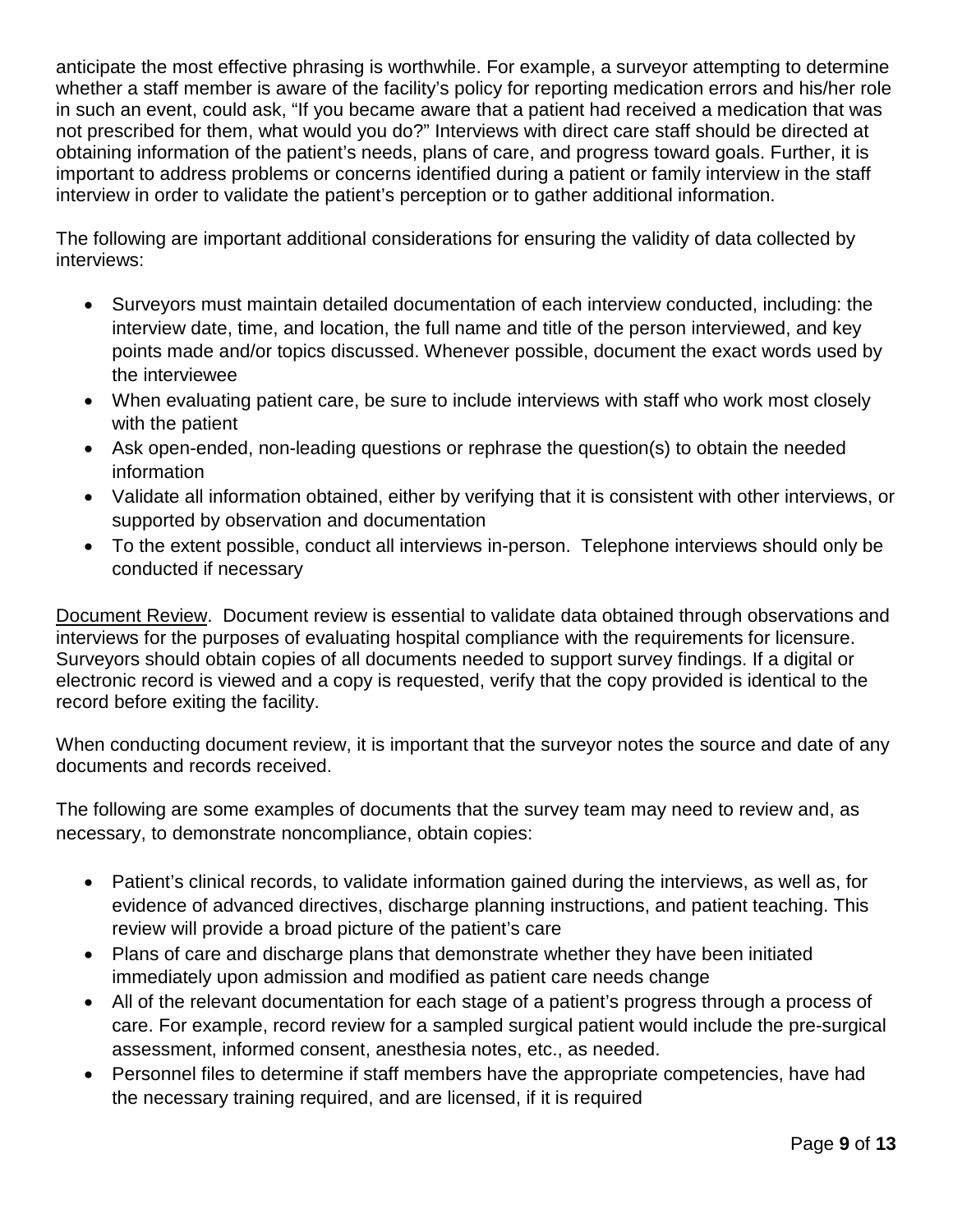- • Credential files to determine if the facility follows its own written policies for medical staff privileges and credentialing
- Maintenance records to determine if equipment is periodically examined and in good working order, and if environmental requirements have been met
- • Staffing documents to determine if adequate numbers of staff are provided according to the number and needs of the patients
- to date • When reviewing applicable policy(ies) and procedure(s), ensure the material is current and up

#### Task 4 **Preliminary Decision Making and Analysis of Findings**

The purpose of this task is to assist the team in preparing the exit conference report by beginning an analysis of findings and preliminary decision-making. Depending on the team's decisions, this task will identify any additional activities that may need to be initiated.

### *Discussion Meeting*

The Team Coordinator will schedule this meeting to occur after the survey team assignments have been completed. All team members are required to attend, if at all possible. Prior to the meeting, each team member should review his/her notes, worksheets, records, observations, interviews, and document reviews to assure that all investigations are complete and organized for presentation to the team.

During the meeting, surveyors will share their findings, evaluate the evidence, and make team decisions regarding the facility's compliance with the requirements of licensure. For any issues of noncompliance, the team needs to reach a consensus.

 should contact the supervisor. The team must assure that their findings are supported by adequate documentation of observations, interviews, and document reviews, including any needed evidence such as photocopies. At the discussion meeting, the team will also determine which team members will be responsible for presenting certain areas of findings during the exit conference. During this meeting, the team should also discuss any difficulties anticipated during the exit conference based on interactions during the survey. The presentation of findings should be concise and factual, and presented in a professional manner. If the team anticipates that the exit conference will be contentious, the Team Coordinator

### *Determining Deficiencies*

 Each deficiency of hospital licensing requirements occurring on or after April 1, 2014 must be Title 22, Division 5, Chapter 1, Article 10, any deficiency that the survey team agrees is more than a result in death, serious injury, or potential for serious injury or death, see P&P 800.3.3 (GACH State evaluated to determine whether an administrative penalty for the deficient practice will be applied. Per minor violation, should be considered for an administrative penalty. For situations/events that may Administrative Penalty Process for Immediate Jeopardy Violations) to determine if the deficiency should be considered for an Immediate Jeopardy (IJ) Administrative Penalty (AP). For situations/events that do not rise to the level of an IJ AP, but result in patient harm, potential for more than minimal patient harm, or patient financial harm, see P&P 800.3.7 (GACH State Administrative Penalty Process for Non-Immediate Jeopardy Violations) to determine if the deficiency should be [considered for](http://cdphintranet/sites/lncintranet/Pages/PPManualVolumeandFacilityType.aspx) a Non-IJ AP.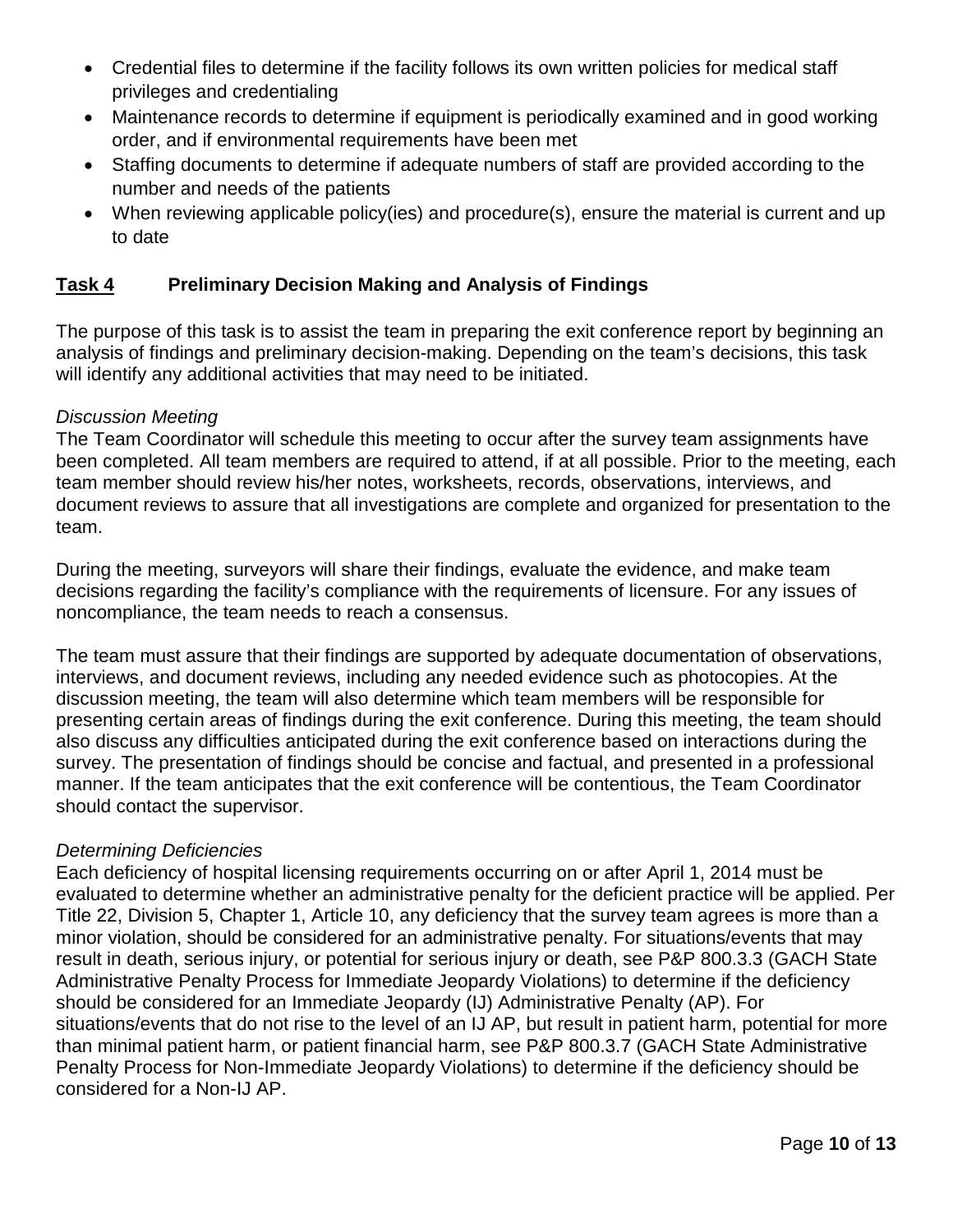## *Other Deficiency Issues to Consider*

- the Department. See H & S Code 1279.1 Adverse Events. Hospitals are required to report an • If the survey team discovers any adverse events, the team shall identify if the adverse event was reported to the Department. If the adverse event was not reported to the Department, verify whether the patient was notified and the date the adverse events should have been reported to adverse event:
	- If the adverse event was an on-going urgent or emergent threat to the welfare, health or safety of patients, personnel or visitors, not later than 24 hours after the hospital has detected the adverse event
	- $\blacksquare$  In all other circumstances, not later than five (5) days after the hospital detected the adverse event
- the Federal Regional Office for further instructions • If the survey team discovers deficient practices that rise to a Federal Condition of Participation level of non-compliance, inform your District Office supervisor, so that they may communicate with

### *Gathering Additional Information*

 or noncompliance, the team should decide the best way to conduct the additional review prior to the If it is determined that the survey team needs additional information to determine facility compliance exit conference.

#### Task 5 **Exit Conference**

 The purpose of this task is to inform the facility staff of the team's preliminary findings, which will be finalized in Task 6.

### *Exit Conference Preparation*

 information to be shared during the exit conference. All team members should attempt to attend the exit conference in person. If necessary, some team members may conduct their exit conference ahead of the team with administration or participate remotely. The Team Coordinator has responsibility for organizing the presentation of material and

### *During the Exit Conference*

The following principles apply when conducting the exit conference:

- Thank everyone for their cooperation during the survey
- Introduce all team members, mentioning any that have concluded their portion of the survey and have left the facility
- Request that all facility representatives introduce themselves. Note: The facility determines which hospital staff will attend the exit conference. This may include the facility's attorney
- • Explain that the exit conference is a meeting to present preliminary findings subject to District Office supervisory review and approval
- • Advise that official findings will be presented in writing on the Statement of Deficiency and will be mailed within approximately 10 working days to the facility
- and/or evidence of compliance for consideration prior to the team exiting the facility • Clarify that the provider will have an opportunity to present any new or additional information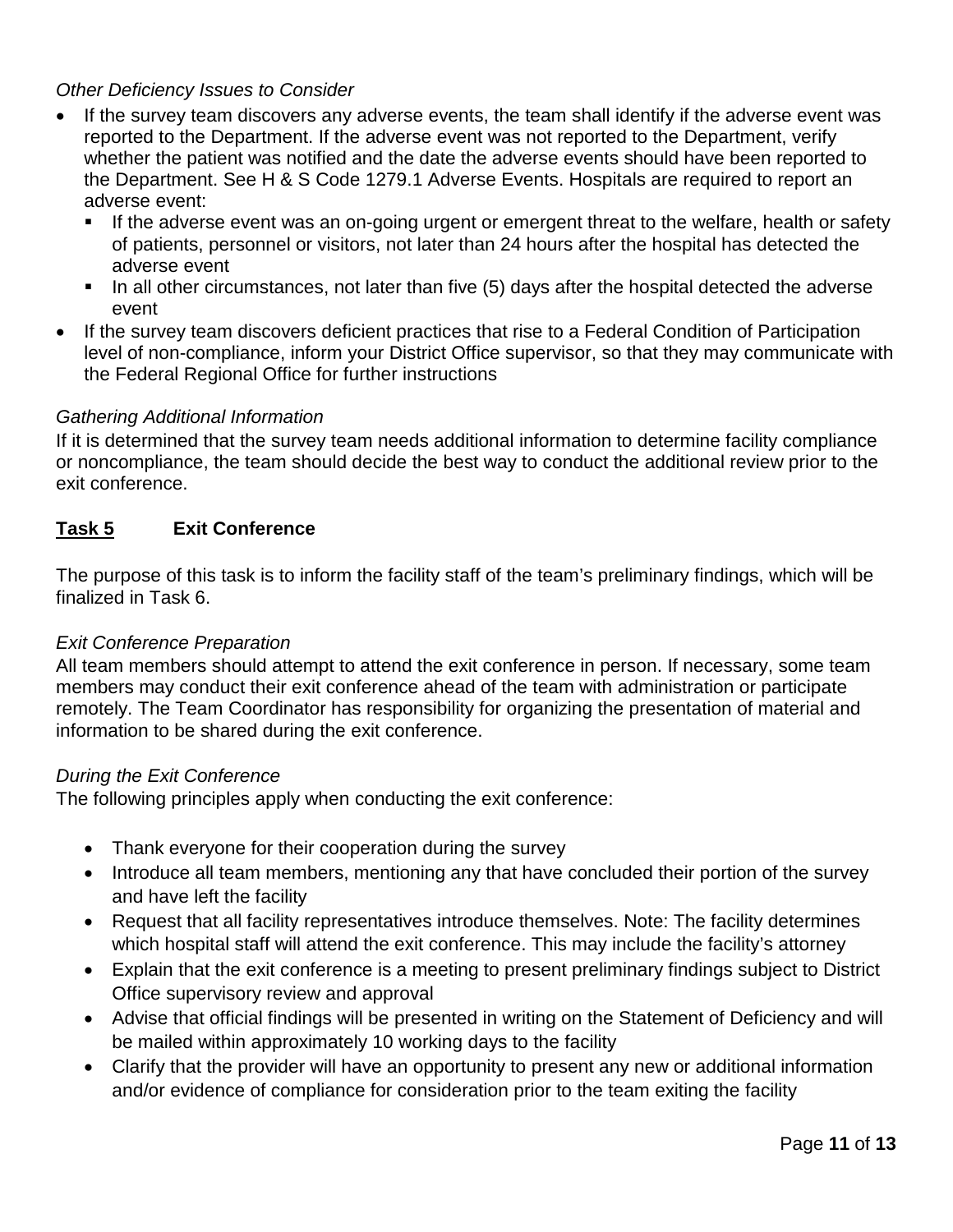- • Explain any ground rules and how the team will present the preliminary findings. Ground rules may include waiting until the surveyor and/or team finishes discussing the deficiencies before accepting comments from facility staff
- • Present the findings of noncompliance, including the basis of the findings with enough information for the facility to initiate their plan of correction. Avoid referring to specific regulatory section by number, unless requested
- Do not reveal the identity of an individual patient or staff member in discussing survey results. Identity includes not only the name of an individual patient or staff member, but also includes any reference by which identity might be deduced
- Refrain from making any general comments (e.g., "Overall the facility is very good"). Stick to the facts
- • If an immediate jeopardy or non-immediate jeopardy deficiency was identified during the survey, use the exit script provided in the P&P for GACH Administrative Penalty State Immediate Jeopardy (800.3.3) or GACH Administrative Penalty State Non-Immediate Jeopardy (800.3.7).

[The facility must be informed that an administrative penalty may be imposed.](http://cdphintranet/sites/lncintranet/Pages/PPManualVolumeandFacilityType.aspx)

• At the conclusion of exit conference, request that the facilities complete the " GACH Comprehensive Licensing Survey Evaluation Form"—indicate that submission of this form is voluntary, but important to CDPH in its own quality improvement processes

# *Discontinuation of an Exit Conference*

 Surveyors may choose to interrupt or halt the exit conference when the facility or its attorney is nature of an exit conference. creating an environment that is hostile, intimidating, or inconsistent with the informal and preliminary

Under such circumstances, it is suggested that the Team Coordinator stop the exit conference and call the District Office for further direction. If appropriate, the entire survey team should leave the facility until further direction is provided.

# *Recording the Exit Conference*

 identical copies of the recording immediately following the exit conference's conclusion. The surveyors should take one copy with them at the conclusion of the conference. It is at the sole If the facility wishes to record the conference, it must agree to do so in a manner that will produce two discretion of the surveyor(s) to determine if videotaping is permitted. Videotaping is permitted if it is not disruptive to the conference, and a copy is provided at the conclusion of the conference. *Exit Survey Conclusion* 

All team members should leave the facility together immediately following the exit conference. The Team Coordinator should decide the best way to conduct the further review if the facility provides additional information.

#### Task 6 **Post Survey Activities**

The purpose of this task is to complete the licensing survey.

*Completion of Survey Activities*